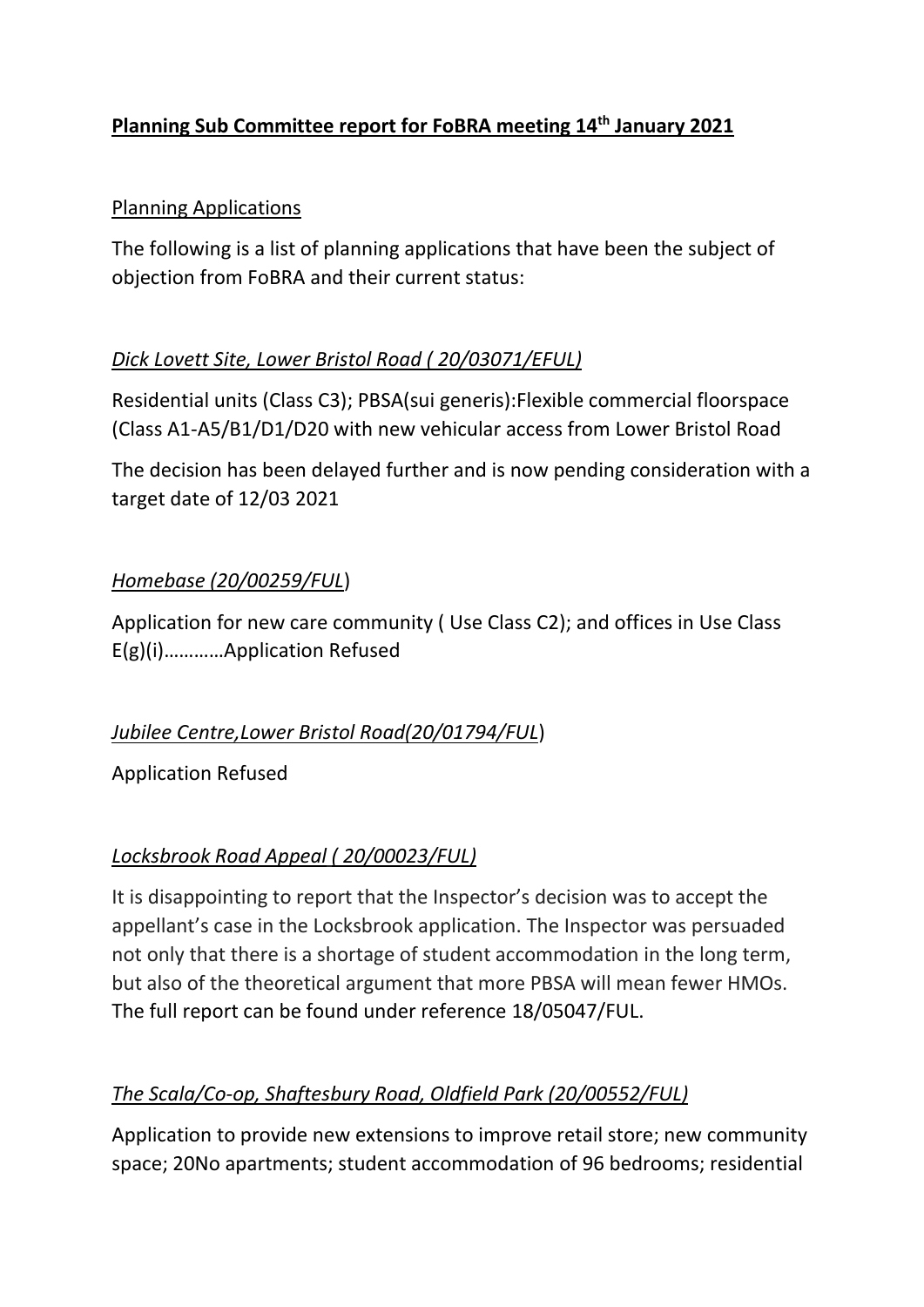block (C3)including 12No one bedroom apartments…a mix of affordable and market. Delayed decision with new target date of 12/02/2021.

## *Regency Laundry, Lower Bristol Road.(20/03166/FUL)*

155No Co-living studios;shared kitchen, living , communal areas totalling 494sqm: 261 sq m co-working space; 155 cycle spaces and 2 carpark spaces.

The decision has been delayed ….target date still 04/12/2020.

### Hartwells Garage, Upper Bristol Road,Newbridge (19/01854/OUT)

This site was refused by the planning committee but the applicants have lodged an appeal which will be determined by the planning inspectorate, however in view of the Locksbrook Road decision and statements made in the Councils case we should not be optimistic about the outcome.

#### *Bristol Airport Appeal*

We have objected to Bristol Airports Appeal against NSC's refusal of their planning application to expand the airports throughput of 10ppa to12ppa

#### Other Matters

### *Local Plan Partial Update Options Consultation*

BaNES has commenced a consultation from **7 th January to 18th February 2021** entitled Local Plan Partial Update Options Consultation.

The partial update is not a new Local Plan, it is an update of parts of the Core Strategy & Placemaking Plan (together comprising the adopted Local Plan for B&NES). The update will not change the plan period, the spatial strategy or the overall housing requirement of the adopted Core Strategy and Placemaking Plan.

In summary the key proposed elements or scope of the partial update are set out below: